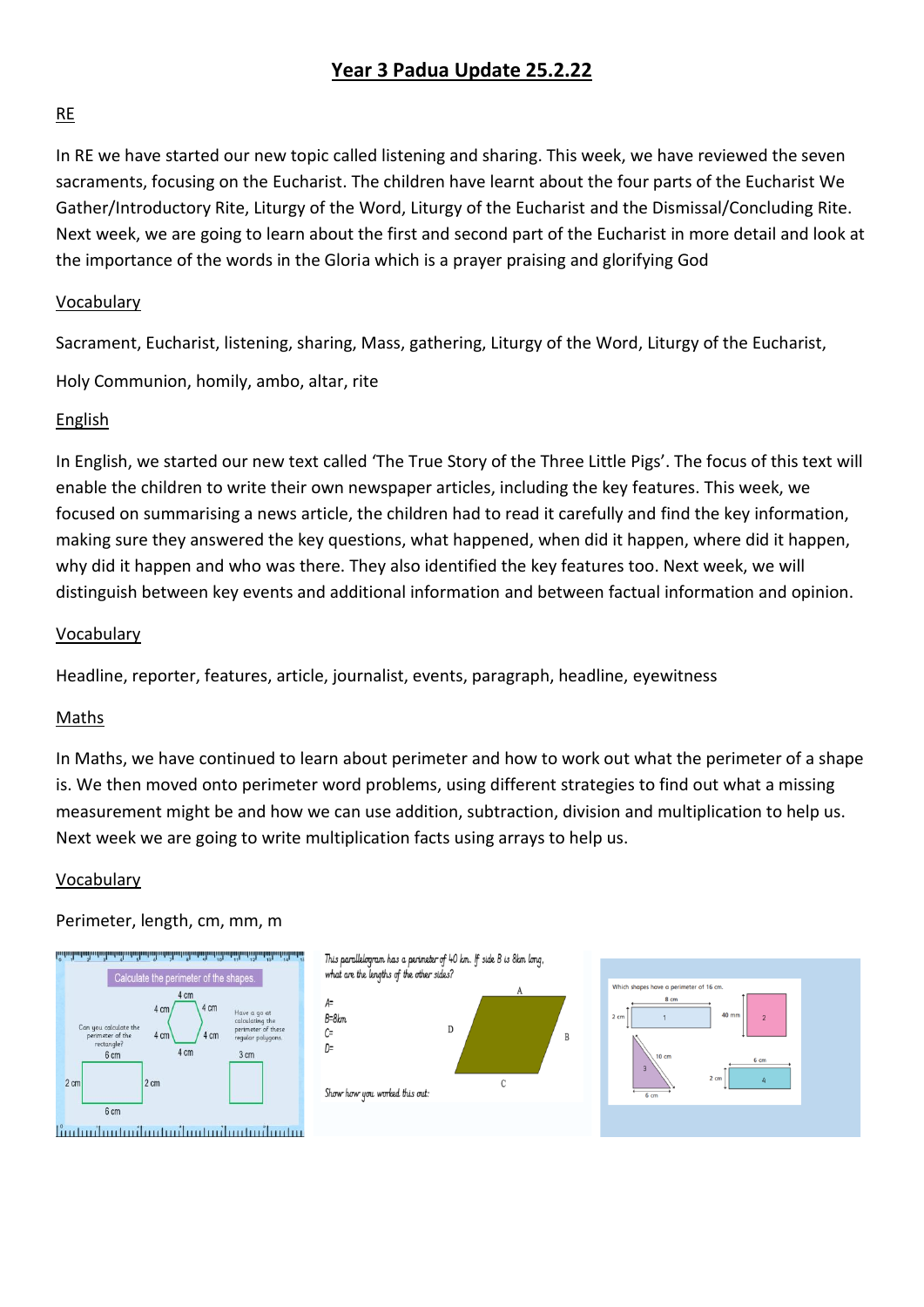## Science

In Science, we finished our scientist topic by carrying out an experiment which focused on density. We used water, oil and food colouring to identify which liquid is denser. The children wrote what the aim of the experiment was, their prediction, the method, the results and the conclusion. Next week, we will be learning about different types of rocks and how they are formed.

### Vocabulary

Dense, density, liquid, volume, method, conclusion

### **Homework**

This week's homework is a maths task which will consolidate the children's knowledge of perimeter. As we are now able to use Teams we will be assigning homework on Teams from now on.

### **Messages**

- Next week, raffle tickets will be sold in school for £1, for a chance to win a fair trade hamper. If your child would like to purchase some tickets, please send the money into school next week.
- Please ensure ALL equipment is in school, please refer to the handout provided at the beginning of Year 3 to see what your child needs.
- Please ensure that your child has a pair of light grey jogging bottoms for outdoor games in their PE kit. Please label these with your child's name.
- Your child can bring in some 'spares' clothing which can be worn at lunchtime when playing sports outside, so that their uniform doesn't get dirty, e.g. a pair of tracksuit bottoms and a jumper. These can be sent into school in a labelled plastic bag.
- A reminder that **no earrings** should be worn in school and long hair needs to be tied up.
- Reading books and your child's homework diary should be in their bag every day.

Thank you,

Have a great weekend,

Corinne